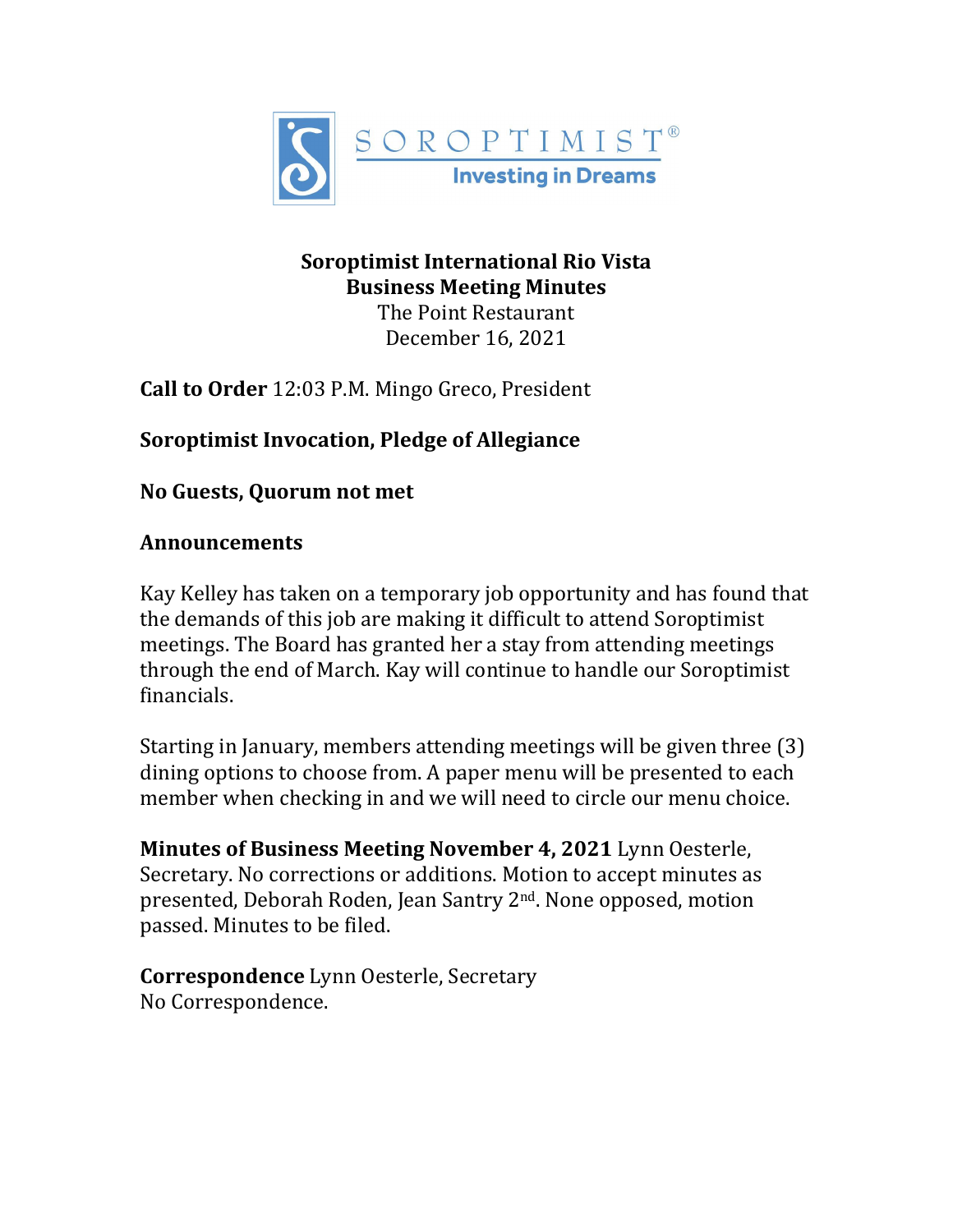**Treasurer's Report** Kay Kelley, Treasurer Operating Checking \$22,378.61<br>Special Project Checking \$29,487.72 Special Project Checking  $$29,487.72$ <br>Total  $$51,866.33$ Total  $$51,866.33$ Report accepted as presented. Report to be filed.

# **Club Liaison** Claudia See

Members are reminded that if there are any issues that arise with anything concerning Soroptimist, they are to approach Claudia first. Whether it's a concern with a procedural item, another member, or even concerning their meal, the first step is to run it by Claudia.

## **Committee Reports**

- **Women's Rights**-Jean Santry No Report.
- **Publicity**-Susan Whitesell
	- Members June Duet and Vivian Nodal have joined the Publicity Committee. The flyer for the Crab and Lobster Fundraiser has been posted on our website. Orders can be placed through the link in the flyer. All members are asked to take pictures of any Soroptimist events they attend or help organize. The Publicity Committee cannot be everywhere, and pictures are needed for the posts we do to our Soroptimist website, Facebook, Instagram, articles written for the Beacon and also for the yearly scrapbook that is to be produced at the end of the year.
- **Fundraising**-Stacia Olson

There have been a few minor glitches with the Crab & Lobster order process. The orders are going through Square and due to how the program is set up, some trouble shooting issues have occurred but are being worked out. If anyone has an issue placing their order, they can contact Stacia Olson or Mary Ellen Lamothe, and they will run the order through and issue a receipt.

• **Membership**-Co-chair Lupe Finch Induction of new member Myrtle "Myrt" Farleigh. New Fellowship Board has been started; members are encouraged to purchase squares on the Board. Future raffle prizes for purchasing a square are a designer handbag and sparkling wine. Soroptimist 101 is scheduled for Thursday, January 13, 2022, at 5:30 pm at the home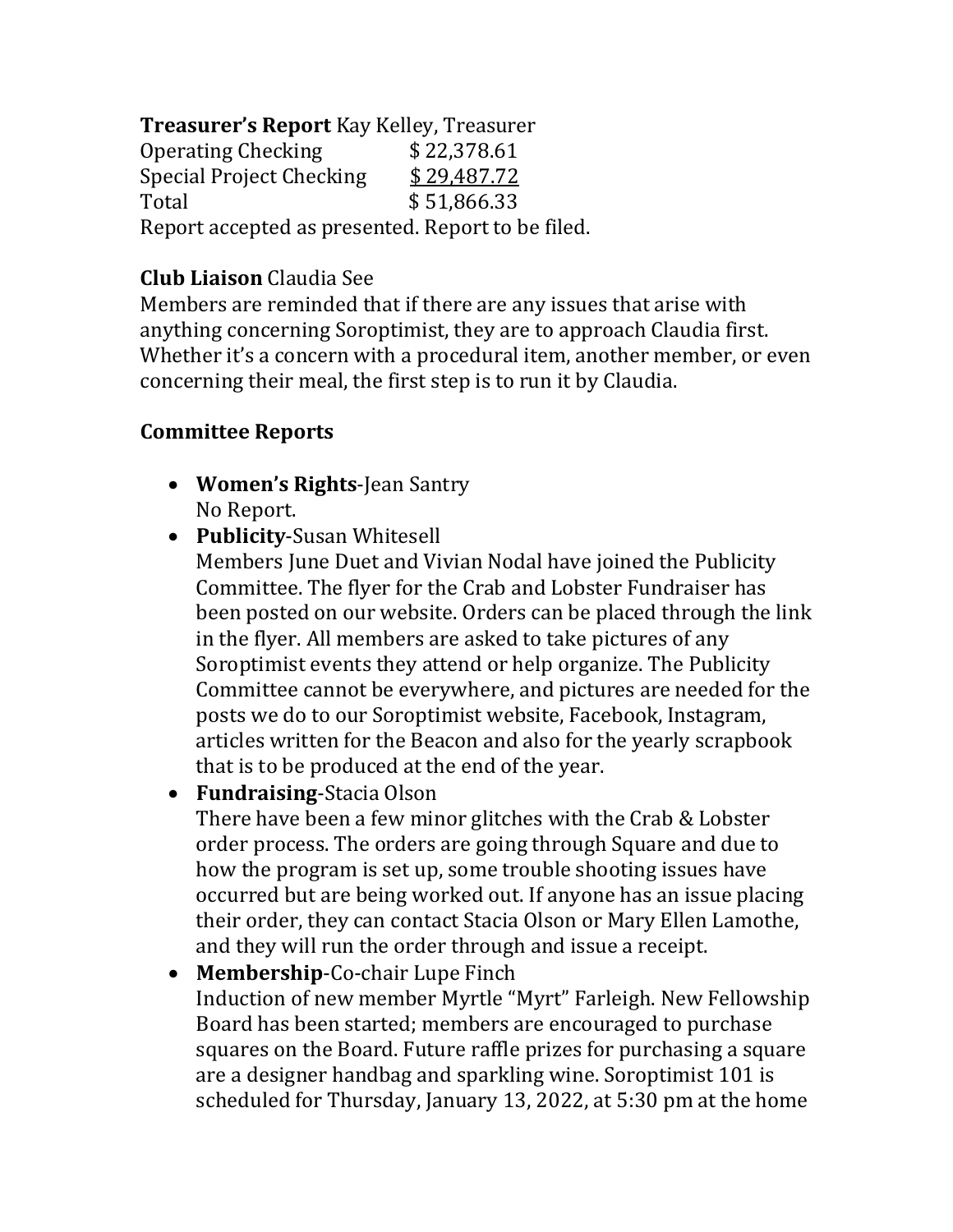of Lupe Finch, 331 Desert Forest Court in Trilogy. All new members and those desiring a refresher course are encouraged to attend. Our next Soroptimist social is scheduled at the Hidden Tea Room in Lodi. We will get to experience high tea from 11:00 am to 1:00 pm on Saturday, February 5. The cost is \$30.00. We need at least 15 people to make this event go forward and if we get 30 people, we can get the entire room for Soroptimist. Outside female friends and/or relatives are welcome. The \$30.00 must be paid in advance. More information on how to make payments to follow. Another social being scheduled near Easter will be a one-on-one cookie decorating class with Andrea Scheib who has appeared in a Food Network competition.

• **Education**-Carolyn Azbell

The Violet Richardson Award winner is Greta T. Dole. S Club is looking at doing a cookie sale to raise money to help them secure items to put into the Survival Bags they will be doing for children. Soroptimist members are being asked to consider helping bake cookies for the sale which is tentatively scheduled for February. Barring any complications from COVID, mid-March is when Dream It Be It is hoping to be scheduled. A date still needs to be secured through the high school.

#### **New Business**

Induction of Myrtle "Myrt" Farleigh. Myrt sought out Soroptimist because she wanted to meet like minded women and wanted to give of her time and talents.

Robie Williams of Rio Vision contacted President Mingo regarding Soroptimist participation in an Awareness Fair that will be held in January. This is an opportunity to let the community know who we are and what we do.

Soroptimist Rio Vista to establish a \$2500 Memorial Scholarship in Florence Inouye's name. To honor Florence, it will designate a student of music. Greta Jenkins has offered to reach out to family members and secure their blessing. Formal approval will be sought at next business meeting.